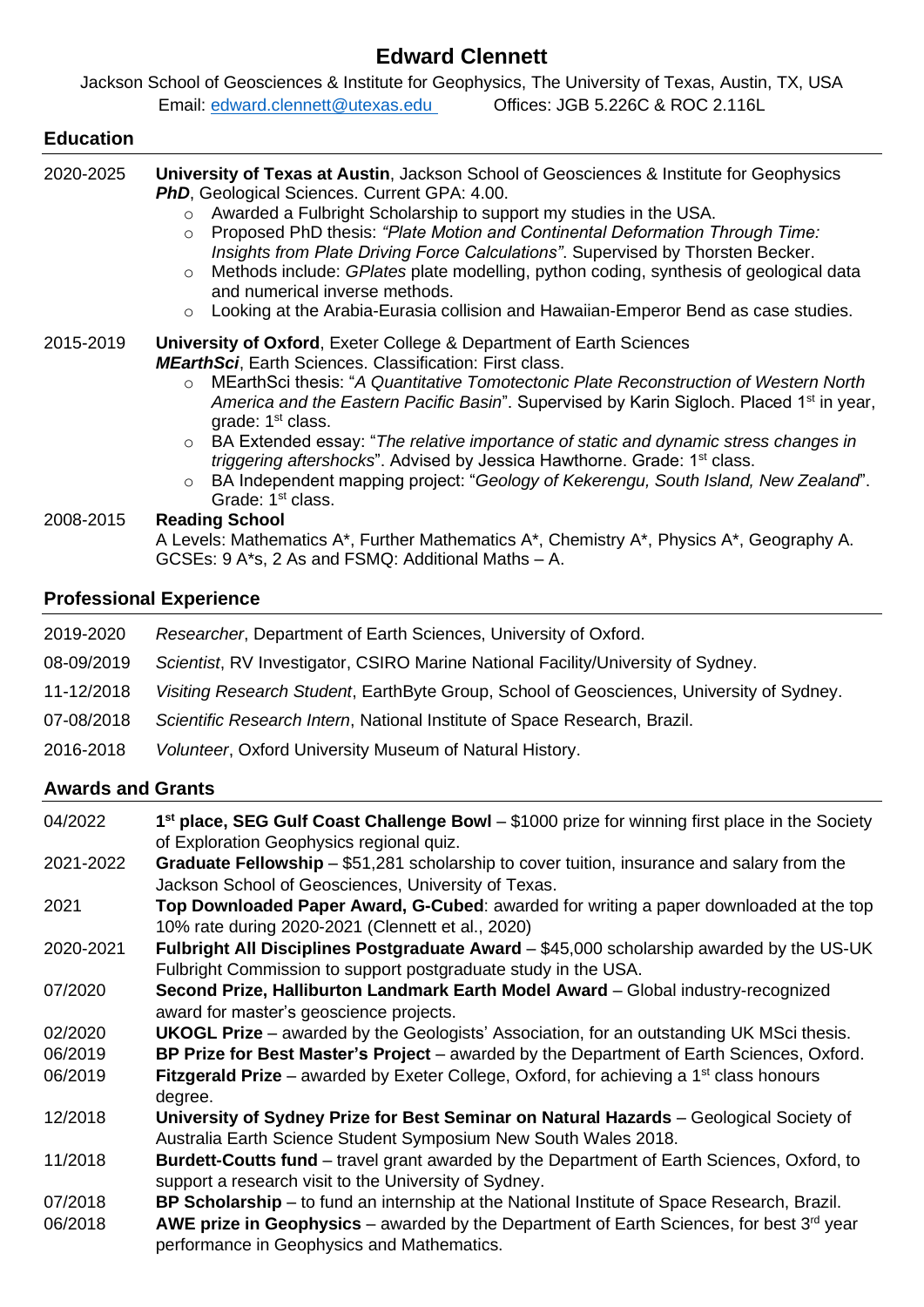| 07/2017 | Oxford University Expeditions Council - grant to support fieldwork in Kekerengu, New |
|---------|--------------------------------------------------------------------------------------|
|         | Zealand.                                                                             |

07/2017 **Gilchrist Educational Trust** – grant to support fieldwork in Kekerengu, New Zealand.

07/2017 **Exeter College Academic Grant** – to support fieldwork in Kekerengu, New Zealand.

- 07/2017 **Department of Earth Sciences Travel Grant** to support fieldwork in Kekerengu, New Zealand.
- 2017-2019 **East Scholarship** Exeter College, Oxford, for 1<sup>st</sup> class marks in 2<sup>nd</sup> & 3<sup>rd</sup> year examinations.

2016-2017 **East Exhibition** – Exeter College, Oxford, for excellent performance in 1st year examinations.

08/2013 **Silver Medal, 2013 International Geography Olympiad, Kyoto** – placed 23rd out of 126.

05/2012 **1st place, Geographical Association Worldwise Challenge** – captain of a team of 3.

# **Teaching Experience**

#### *Vector Calculus*

- Tutor for the 3<sup>rd</sup> year undergraduate course, Department of Earth Sciences, University of Oxford, taught by Tarje Nissen-Meyer.
- Taught 6 tutorials in total, to students from Exeter College, Oxford.

# *GPlates tutorials*

• Prepared a GPlates tutorial sheet and ran sessions with PhD students at the University of Oxford.

#### *Fieldwork planning*

• Invited seminar to the Oxford University Exploration Club about undertaking geological fieldwork and planning expeditions.

#### *Snowdonia Field Course*

• Led a 3-day field course to Snowdonia, Wales, with the Oxford University Geological Society.

# **Service and Outreach**

| Reviewer, National Science Foundation (NSF) Tectonics program.       |
|----------------------------------------------------------------------|
| Convenor, Oxford University Earth Sciences 4th Year Mini-Conference. |
| Volunteer, Oxford University Museum of Natural History.              |
| Student Ambassador, University of Oxford.                            |
|                                                                      |

#### **Fieldwork**

Field experience in: *Coral Sea* (marine geology & geophysics), *Greece* (active tectonics), *Almería* (basin evolution), *Kekerengu* (independent mapping project), *Assynt* (metamorphic petrology and structural geology), *Snowdonia* (geology – field trip leader), *Dorset* (sedimentary geology and palaeontology), *Oxfordshire*  (sedimentary geology), *Gloucestershire* (sedimentary geology), *Arran* (geology), *Pembrokeshire* (geology; fluvial geography), *Surrey* (fluvial geography), *Kyoto* (geography) and the *English Lake District* (geography).

# **Publications**

**Clennett, E. J.**, Sigloch, K., Mihalynuk, M. G., Seton, M., Henderson, M. A., Hosseini, K., Mohammadzaheri, A., Johnston, S. T., & Müller, R. D. (2020) A Quantitative Tomotectonic Plate Reconstruction of Western North America and the Eastern Pacific Basin. *Geochemistry, Geophysics, Geosystems,* 21, e2020GC009117. <https://doi.org/10.1029/2020GC009117>

# **Science Articles**

Chui, F., **Clennett, E. J.**, Orth, K., & Marrison, M. (2019) Keeping it plutonic with underwater hot rocks. *CSIROscope blog.* <https://blog.csiro.au/underwater-rocks-coral-sea/>

# **Conference Presentations**

**Clennett, E. J.,** Becker, T. W., Holt, A. F., Tetley, M. G., & Faccenna, C. (2021) Investigating Plate Driving Forces in Plate Reconstruction Models using pyGPlates. Presented at Jackson School of Geosciences Research Symposium 2021, Austin, TX, 26 Mar.